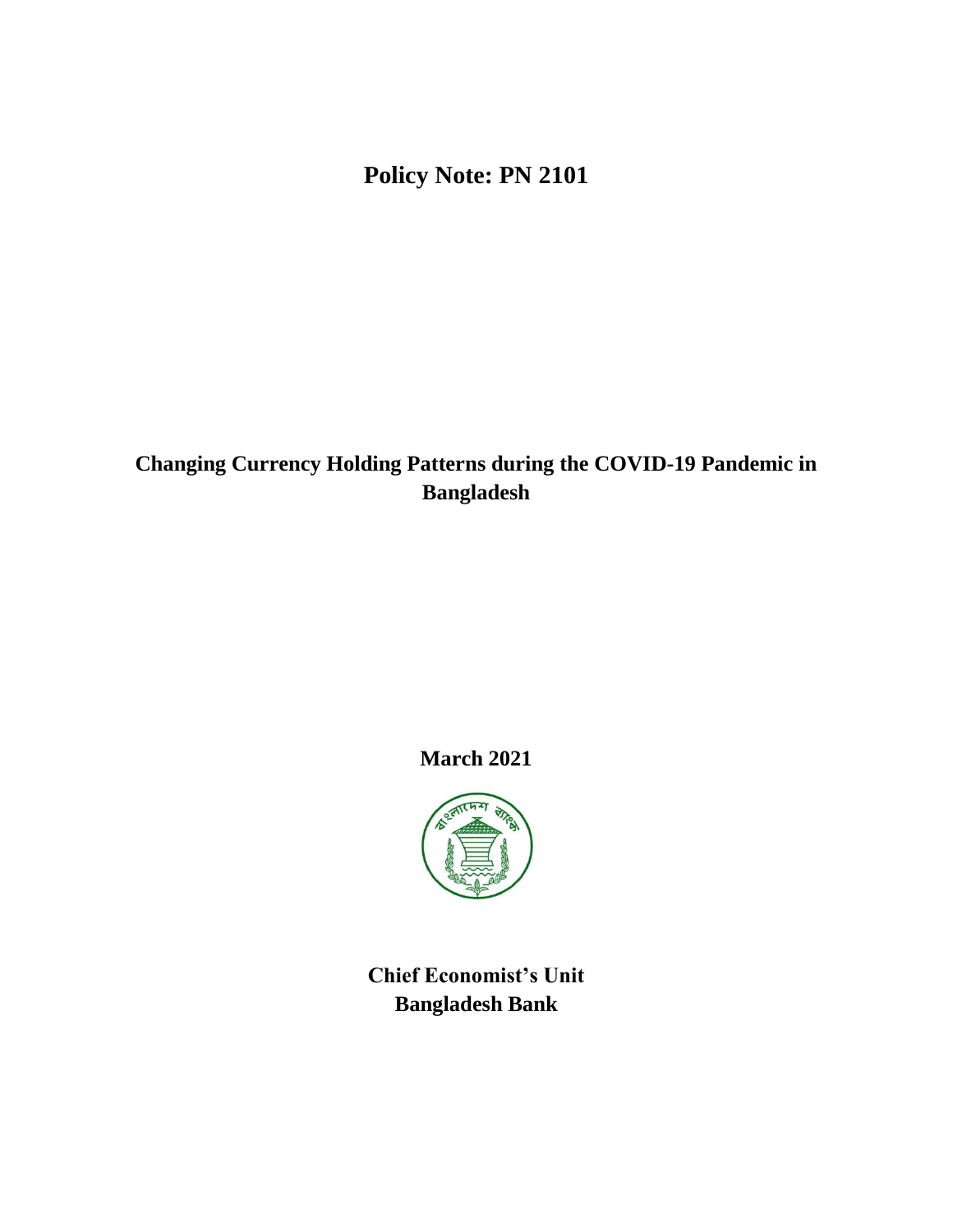#### **Policy Note PN 2101**

### **Changing Currency Holding Patterns during the COVID-19 Pandemic in Bangladesh<sup>1</sup>**

#### **Abstract**

*The main objective of this policy note is to analyze the factors associated with the cash holding or the currency demand of households during the COVID-19 pandemic. The level of economic activities (measured by GDP), inflation, the interest rate on deposits, digital payments innovation, and seasonal factors influence cash holding pattern but the household perception of panic and uncertainty originated from the COVID-19 heightened more cash holding despite increasing digital payments. The currency deposit ratio (CDR) rose to 17 percent in the middle of 2020 and came down to a pre-covid-19 pandemic level in December 2020 due to the disappearance of household uncertainty with gradual economic recovery and rollout of vaccination throughout the country.* 

#### **I. Introduction**

 $\overline{\phantom{a}}$ 

Currency in circulation (CIC) issued by Bangladesh Bank (BB) increased sharply by 22.13 percent in FY20 compared to 9.97 percent growth in FY19. Currency outside of Banks (COB) holding by the household or broadly, currency demand also rose by 24.52 percent in FY20 from 9.49 percent growth in FY19. This higher growth in COB and CIC stemmed mainly from unexpected behavior by the household sector and sluggish economic activities in the face of the COVID-19 pandemic. Generally, currency holding or cash demand depends on many factors viz. level of overall economic activities, the trend of inflation, movements of interest rate on the asset, payment system innovation, precautionary motive, and seasonal factors. During the COVID-19 pandemic, the cash holding pattern changed abnormally owing to panic or uncertainty that surpassed all other important drivers of currency demand.

The ongoing COVID-19 pandemic that started at the end of 2019 has left many upsetting instances around the globe and it affected almost all sectors of the economy of Bangladesh (real sector, financial sector, health sector, etc). Among different sectors of the economy of Bangladesh, the banking sector witnessed sluggishness in terms of regular banking activities and interruption of deposit and lending actions were disturbed. Both the print media and the

<sup>&</sup>lt;sup>1</sup> The authors are Dr. Md. Ezazul Islam, General Manager and Md. Rashel Hasan, Joint Director, Chief Economist's Unit. The views expressed are authors own and do not reflect those that of Bangladesh Bank. The authours would like to thank Dr. Habibur Rahman, Executive Director for upgrading the quality of the Note.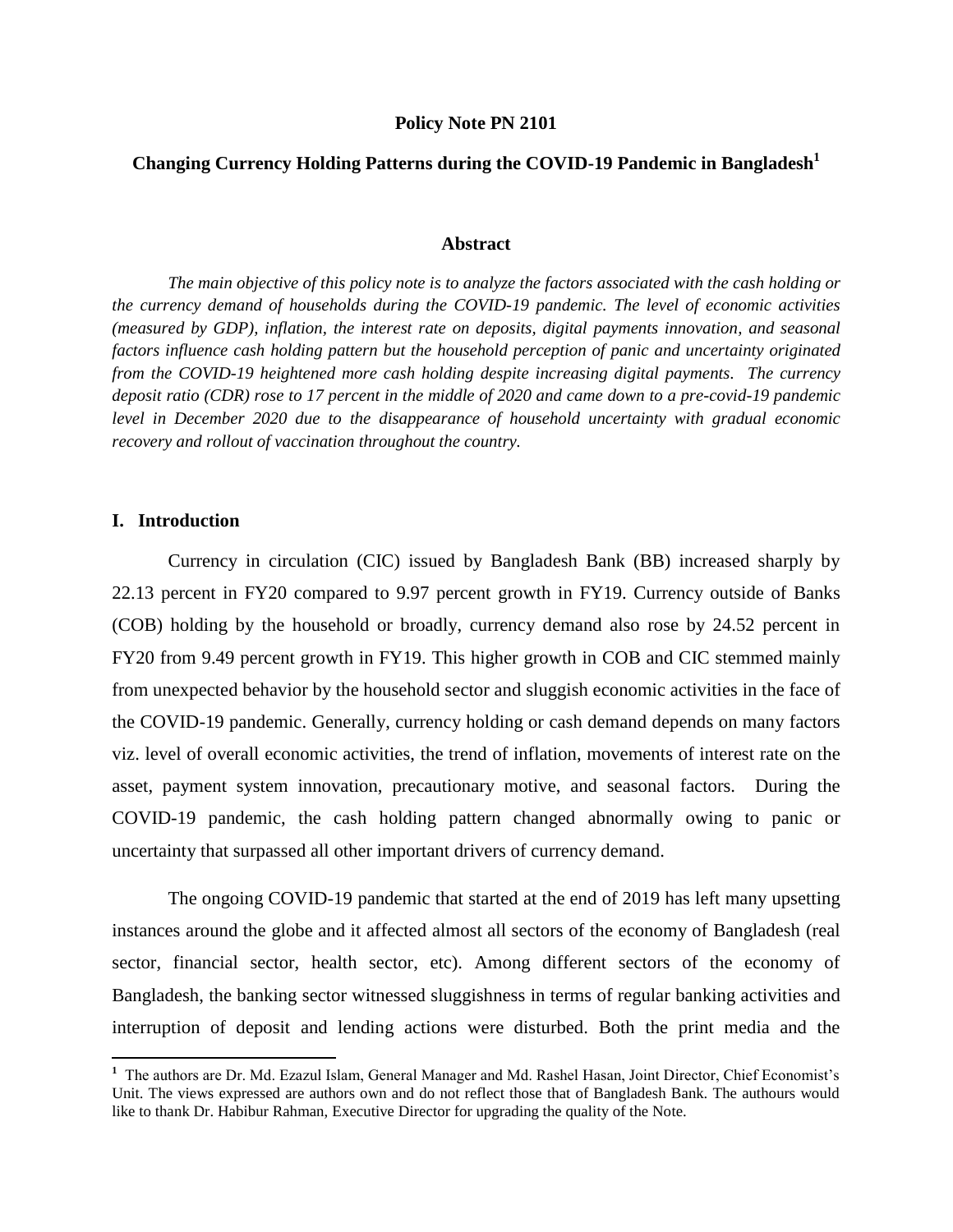electronic media argued that people were holding more cash than its usual trend since the beginning of nationwide lockdown triggered by the COVID-19 pandemic. Against this backdrop, the main objective of the note is to analyze the factors which influence currency holding behavior of the household during the covid-19 pandemic.

#### **II. Factors of Currency holding or Cash Demand behavior and COVID-19**

Nominal GDP growth, inflation, the interest rate on deposits plays an important role for currency holding or cash demand for transaction purpose. During FY10-FY19, nominal GDP grew on average by 13.69 percent, CoB 16.06 percent, CIC 16.10 percent, inflation 7.0 percent, and deposit interest rate 6.61 percent. The movements of these variables over time were quite consistent, however changed abnormally in FY20. Despite falling nominal GDP in FY20, currency holding increased substantially although inflation inched up and deposit interest rate declined slightly (Table-1). This is quite an unusual and very short-run phenomenon induced by household uncertainty and perception in face of the COVID-19 pandemic.

|             | CIC   | COB   | <b>NGDP</b> | <b>Inflation</b> | <b>Interest Rate on</b><br><b>Deposits</b> |
|-------------|-------|-------|-------------|------------------|--------------------------------------------|
| FY10        | 27.93 | 28.04 | 13.11       | 7.31             | 6.01                                       |
| <b>FY11</b> | 19.94 | 18.71 | 14.83       | 8.80             | 7.27                                       |
| <b>FY12</b> | 7.22  | 6.61  | 15.22       | 10.62            | 8.18                                       |
| <b>FY13</b> | 16.14 | 15.64 | 13.62       | 6.78             | 8.54                                       |
| <b>FY14</b> | 13.42 | 13.85 | 12.07       | 7.35             | 7.97                                       |
| <b>FY15</b> | 14.82 | 14.34 | 12.81       | 6.40             | 6.80                                       |
| FY16        | 34.79 | 38.81 | 14.32       | 5.92             | 5.54                                       |
| FY17        | 14.33 | 12.66 | 14.02       | 5.44             | 4.84                                       |
| <b>FY18</b> | 2.43  | 2.46  | 13.90       | 5.78             | 5.50                                       |
| <b>FY19</b> | 9.97  | 9.49  | 12.98       | 5.48             | 5.43                                       |
| <b>FY20</b> | 22.13 | 24.52 | 9.99        | 5.65             | 5.06                                       |

Table-1: Yearly growth of GDP, COB, Inflation and interest Rate (%)

Source: Bangladesh Bank and BBS

The short-run dynamics of household behaviors regarding cash holding are given in Table-2. Currency holdings and currency circulation growth started to rise in March 2020 when a nationwide lockdown was imposed to check the spread of virus infection. During the nationwide lockdown businesses, shopping centers, hotel and restaurant and many others institutions were shutdown and many employees temporarily lost their jobs. Consequently, industrial production dipped to  $(-)$  24.75 percent  $(y/y)$  in May 2020. Deposit growth started to decline slowly since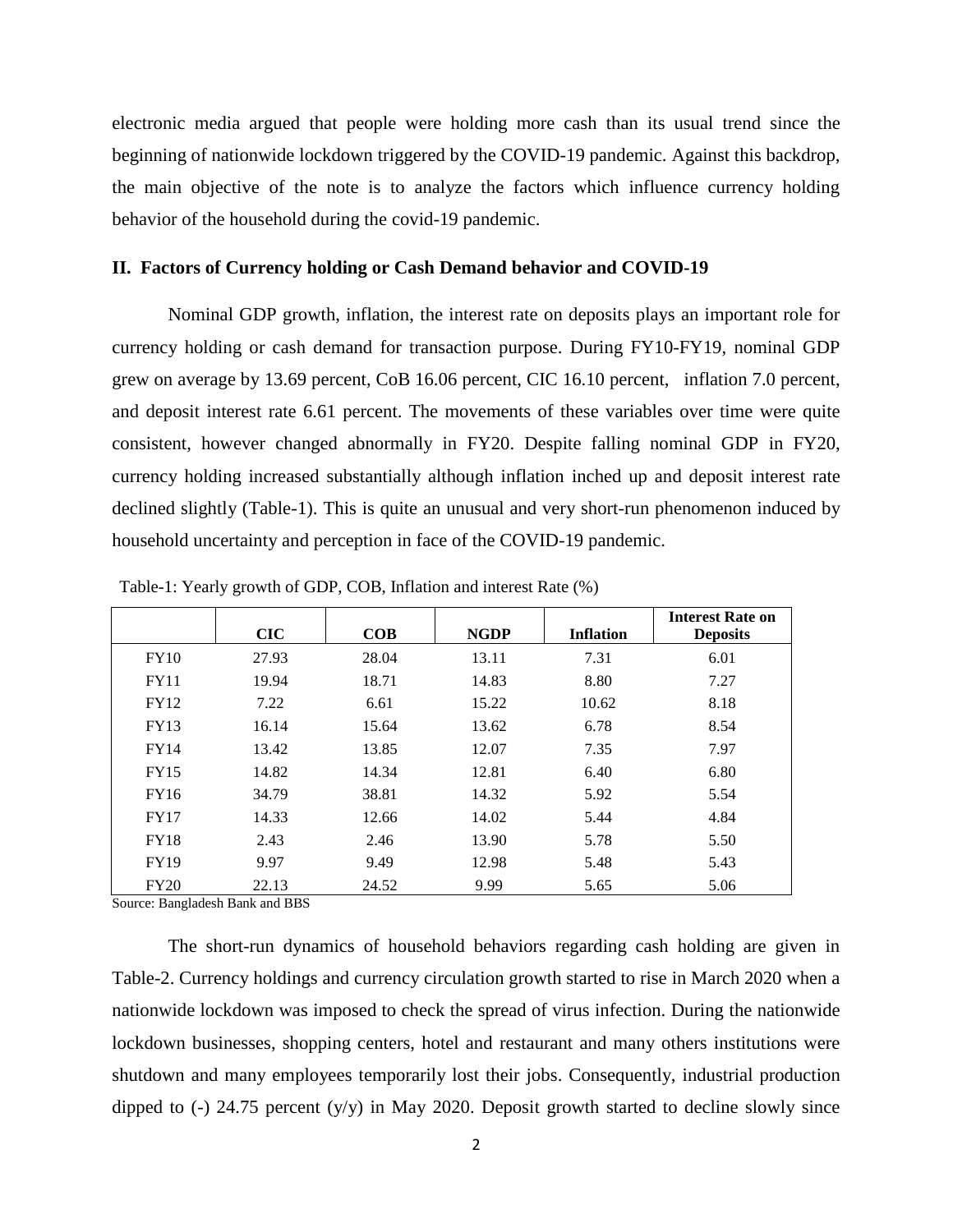January 2020 and continued its downward trend up to July 2020. Afterward, deposit growth started to rise with recovering economic activities and declining household's perception of uncertainty.

|           | $\mathbf{M1}$ | $\mathbf{M2}$ | <b>RM</b> | COB   | <b>CIC</b> | <b>TDTL</b> | <b>Inflation</b> | <b>Deposit</b> | <b>QIIP</b> | <b>Interest</b><br>on<br><b>Deposit</b><br>$(\%)$ |
|-----------|---------------|---------------|-----------|-------|------------|-------------|------------------|----------------|-------------|---------------------------------------------------|
| $Dec-19$  | 8.02          | 12.04         | 6.93      | 8.23  | 8.57       | 12.58       | 5.75             | 12.38          | 13.73       | 5.70                                              |
| $Jan-20$  | 8.46          | 12.39         | 9.29      | 9.84  | 10.17      | 12.75       | 5.57             | 12.90          | 10.37       | 5.69                                              |
| $Feb-20$  | 9.89          | 12.57         | 10.69     | 10.86 | 10.25      | 12.82       | 5.46             | 12.76          | 8.91        | 5.53                                              |
| $Mar-20$  | 15.59         | 12.16         | 21.25     | 19.84 | 20.32      | 11.07       | 5.48             | 11.29          | 3.09        | 5.51                                              |
| Apr-20    | 17.25         | 13.25         | 12.93     | 22.70 | 21.99      | 11.91       | 5.96             | 11.90          | $-23.47$    | 5.37                                              |
| $May-20$  | 15.85         | 12.15         | 10.00     | 17.71 | 17.43      | 11.28       | 5.35             | 11.36          | $-24.75$    | 5.24                                              |
| $Jun-20$  | 20.11         | 12.64         | 15.56     | 24.52 | 22.13      | 10.92       | 6.02             | 10.61          | 4.42        | 5.06                                              |
| $Jul-20$  | 24.51         | 14.26         | 19.86     | 33.68 | 30.30      | 11.40       | 5.53             | 10.89          | 9.24        | 5.02                                              |
| Aug- $20$ | 19.07         | 13.57         | 12.19     | 17.45 | 17.59      | 12.98       | 5.68             | 12.44          | 5.29        | 4.95                                              |
| $Sep-20$  | 20.21         | 13.92         | 13.61     | 19.82 | 18.18      | 13.07       | 5.97             | 13.06          | 9.16        | 4.79                                              |
| $Oct-20$  | 20.03         | 14.10         | 15.19     | 21.46 | 20.78      | 13.07       | 6.44             | 12.86          | 6.59        | 4.73                                              |
| $Nov-20$  | 20.80         | 13.99         | 20.68     | 19.44 | 19.53      | 13.28       | 5.52             | 13.02          | 10.02       | 4.64                                              |
| $Dec-20$  | 21.91         | 14.23         | 21.18     | 19.72 | 18.11      | 13.48       | 5.29             | 13.15          |             | 4.54                                              |

Table-2: Monthly Growth (y/y) in Monetary Stocks, Inflation, Deposit and Industrial production (In percent)

Source: Authors calculation based on data available on Economic Trend, BB and BBS



If we examine the currency outside banks data for the whole calendar year of 2020, we may notice that at the end of February 2020, COB was BDT 1618 billion and suddenly kept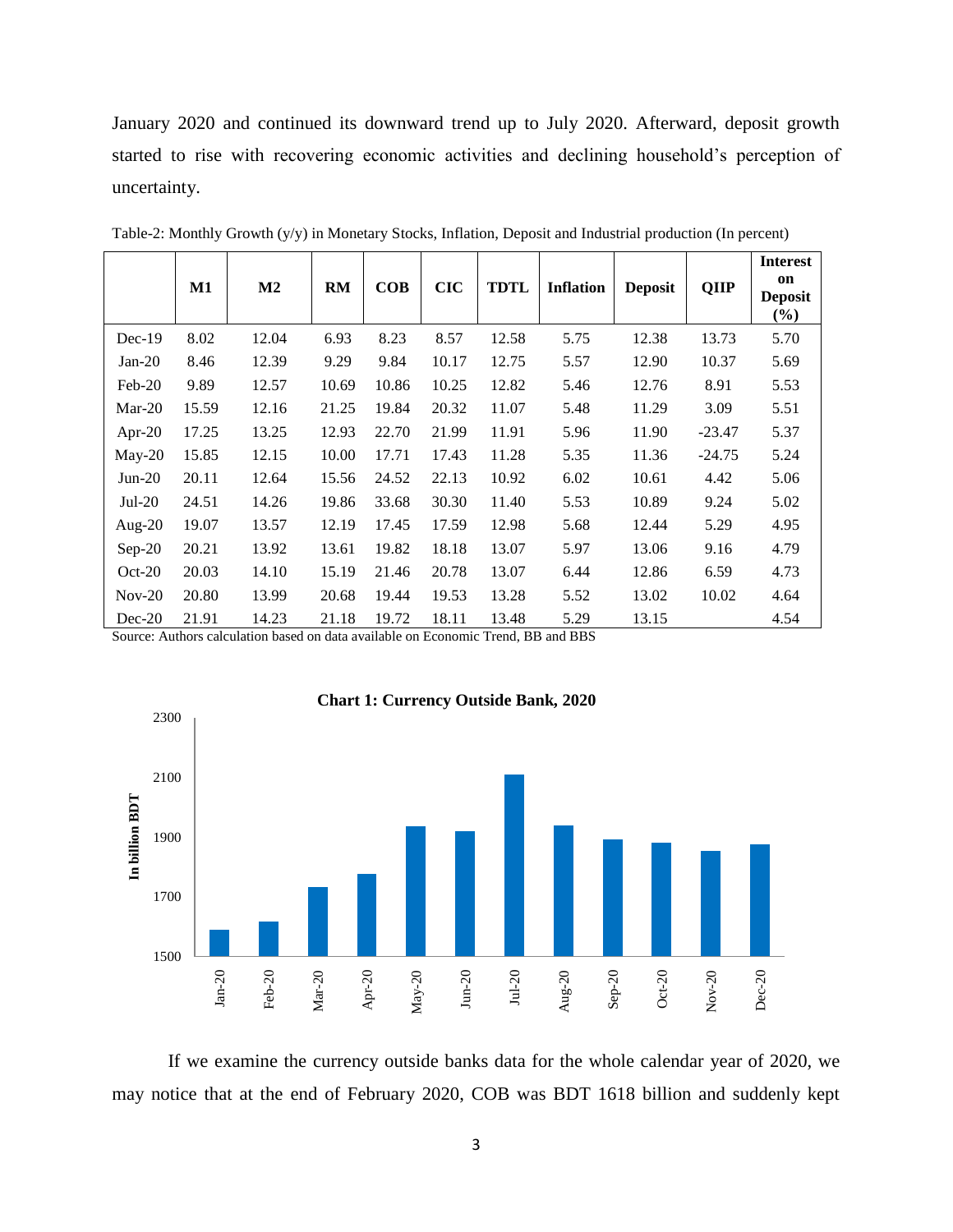edging up to reach as high as BDT 2110 billion at the end of July 2020 (COB grew 30.4 percent). Nevertheless, COB was going down since August 2020 and reached to BDT 1874 billion at the end of December 2020 (chart 1).

Was this cash holding phenomenon in 2020 significantly different from other calendar years? In order to answer that question we examined data on currency holding by the household for the last five years. The payment habits of the household can be determined by currencydeposit ratio (Dornbusch et al 2011). The CDR reflects how much currency is held by households relative to the total demand and time liabilities<sup>2</sup>. The chart 2 represents currencydeposit ratio (in percent) over the period of 2016-2020. The time series data on currency deposit ratio shows that there are seasonalities in currency holding during the biggest Muslim festivals, Eid-ul-Fitr and Eid-ul-Azha. During these two festivals, CDR shoots up as people's need to meet up festival expenditures (exception for the year 2020). In 2020, Eid-ul Fitre was celebrated on  $25<sup>th</sup>$  of May 2020 when the country was under stick lockdown measures with very few shopping centres opened in a limited fashion.



 $\overline{\phantom{a}}$ 

<sup>&</sup>lt;sup>2</sup> The currency-deposit ratio = currency outside bank / total demand and time liabilities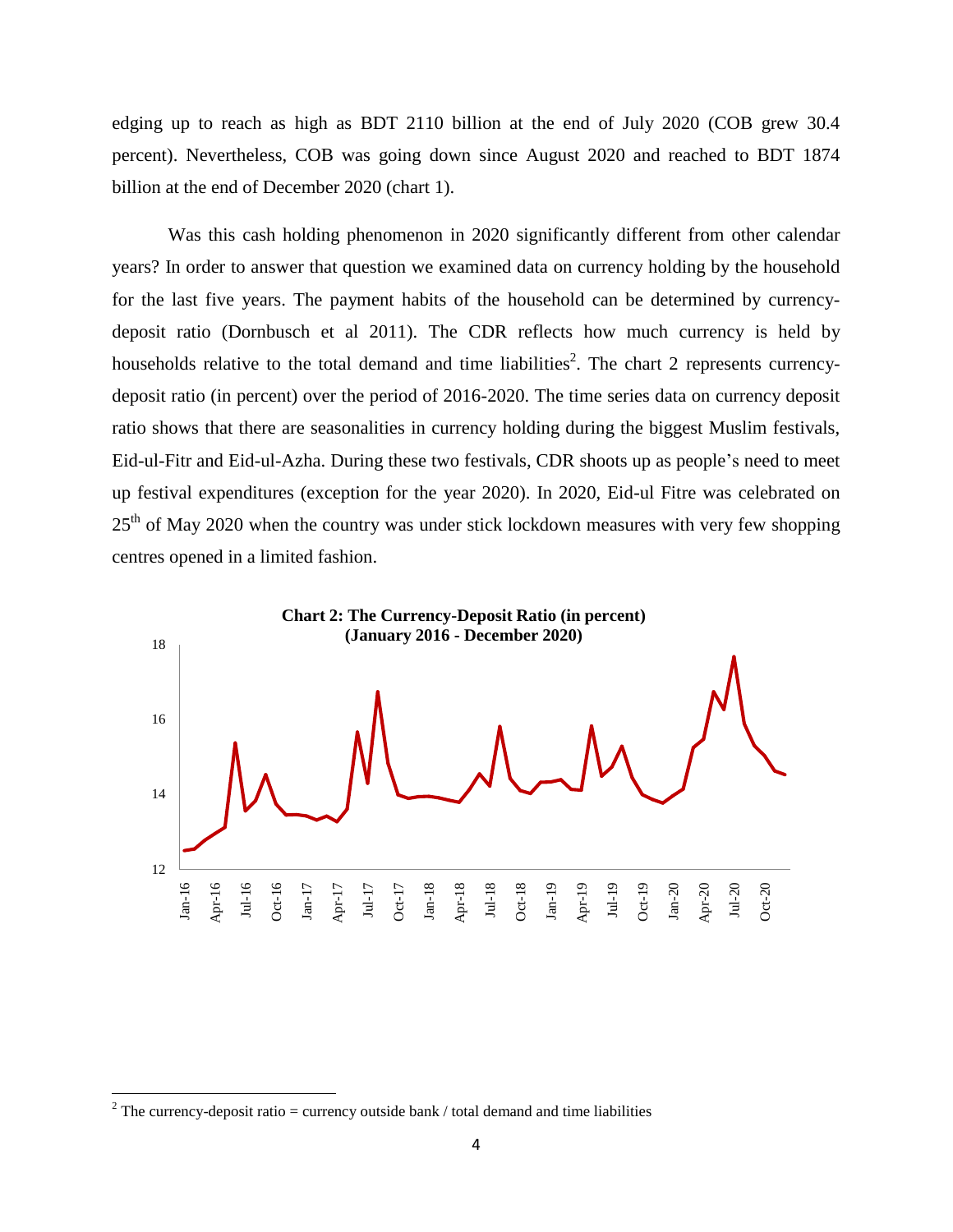|                                                  | Bangladesh |      |      | India      |      |      |  |
|--------------------------------------------------|------------|------|------|------------|------|------|--|
| Year                                             | CDR (mean) | Min  | Max  | CDR (mean) | Min  | Max  |  |
| 2016                                             | 13.5       | 12.5 | 15.4 | 14.5       | 7.0  | 16.3 |  |
| 2017                                             | 14.2       | 13.3 | 16.7 | 12.3       | 8.7  | 14.0 |  |
| 2018                                             | 14.3       | 13.8 | 15.8 | 14.9       | 14.1 | 15.5 |  |
| 2019                                             | 14.4       | 13.8 | 15.8 | 15.6       | 15.3 | 15.9 |  |
| 2016 to 2019                                     | 14.1       | 12.5 | 16.7 | 14.3       | 7.0  | 16.3 |  |
| 2020                                             | 15.4       | 14.0 | 17.7 | 16.8       | 15.7 | 17.4 |  |
| Sources: Bangladesh Bank & Reserve Bank of India |            |      |      |            |      |      |  |

Table 3 : Descriptive Statistics of CDR

Moreover, CDR for the year 2020 is much higher compared to other years. The currency outside bank as a percent of total demand and time liabilities was 15.4 percent in 2020, higher than 14.1 percent in 2019 (table 3). The currency holding accelerated rapidly to the overall deposit, resultant the CDR to edge up in 2020 compared to other calendar years (1.3 percentage points increased in 2020 from 2019).

This higher increase in currency holding was mainly driven by transaction and precautionary motives. Due to the COVID-19 pandemic and nationwide lockdown, people got puzzled and considering future uncertainty related to the COVID-19 situation, people preferred to hold cash in hand to make payment for daily necessary items and medical emergency. Moreover, banking service was limited, not all bank branches was opened which also made people to hold currencies in liquid form. Table 3 also highlighted currency-deposit ratio for India in the face of COVID-19. Time series data on currency-deposit ratio for India shows that currency holding was 15.4 percent in 2020, much higher than last five year average of 14.1 percent.

The COB plays an important role in the money supply process. The ratio of COB – Narrow money (M1) and COB-Broad money (M2) indicate that demand for cash holding of a household maintained a steady trend during FY10-FY19 except for FY20 (Table-4). A general notion is that households always hold minimum cash for the transaction and precautionary purpose and they deposited their excess cash to the bank to earn interest income which is reflected in the CDR ratio. The movements of CDR influence money creation through money multipliers.